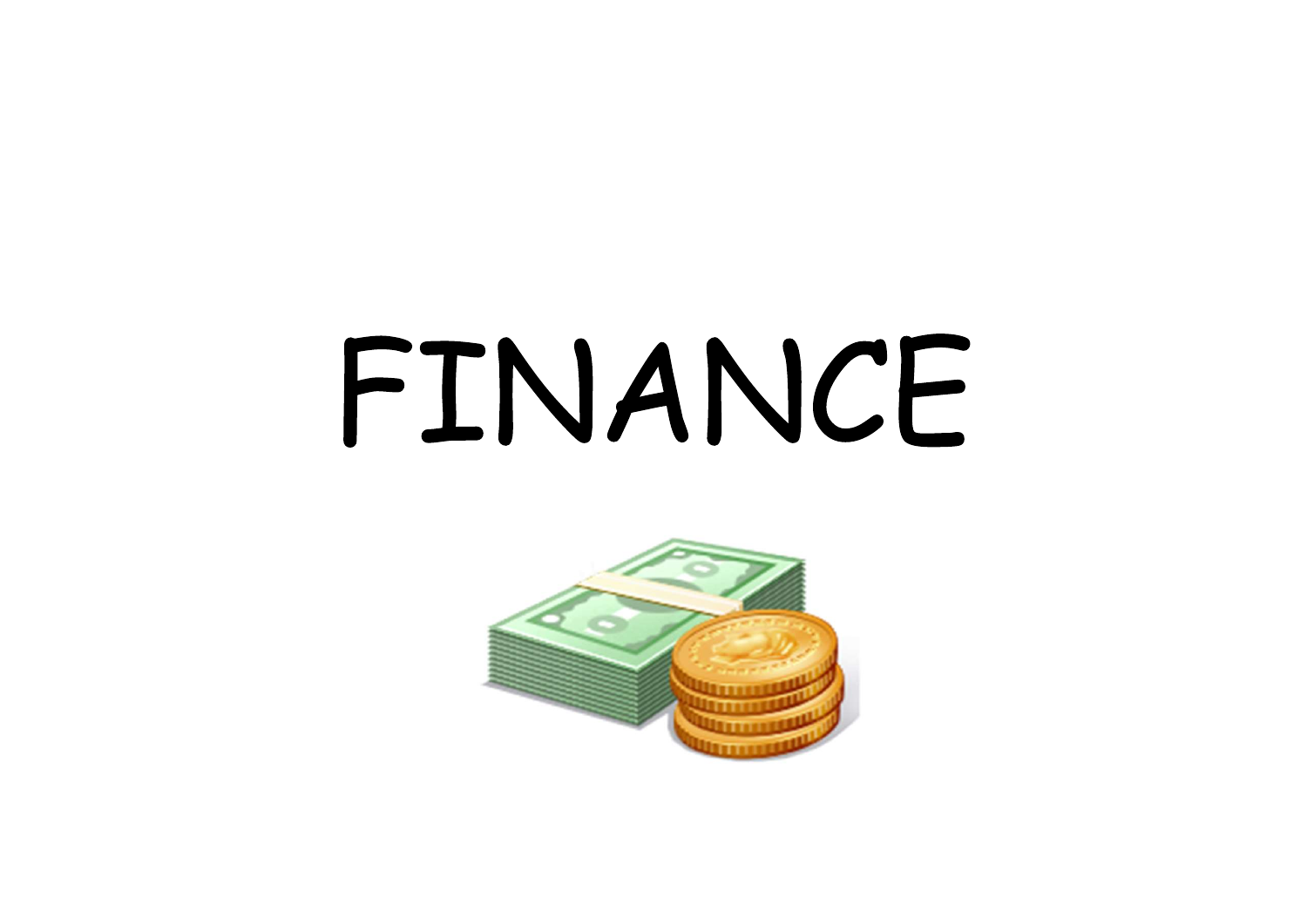# TUITION FEES **TUITION FI**<br>• Up to £9,250 per year<br>• Students taking the tuition fear

- 
- **TUITION FEES**<br>• Up to £9,250 per year<br>• Students taking the tuition fee loan will<br>have their tuition fees paid directly to the have their tuition fees paid directly to the university • Up to £9,250 per year<br>• Students taking the tuition fee loan will<br>have their tuition fees paid directly to the<br>university<br>• The loan is paid back (with interest) once<br>you have left the course and earn more<br>than 635,000,0
- you have left the course and earn more than £25,000 (2023)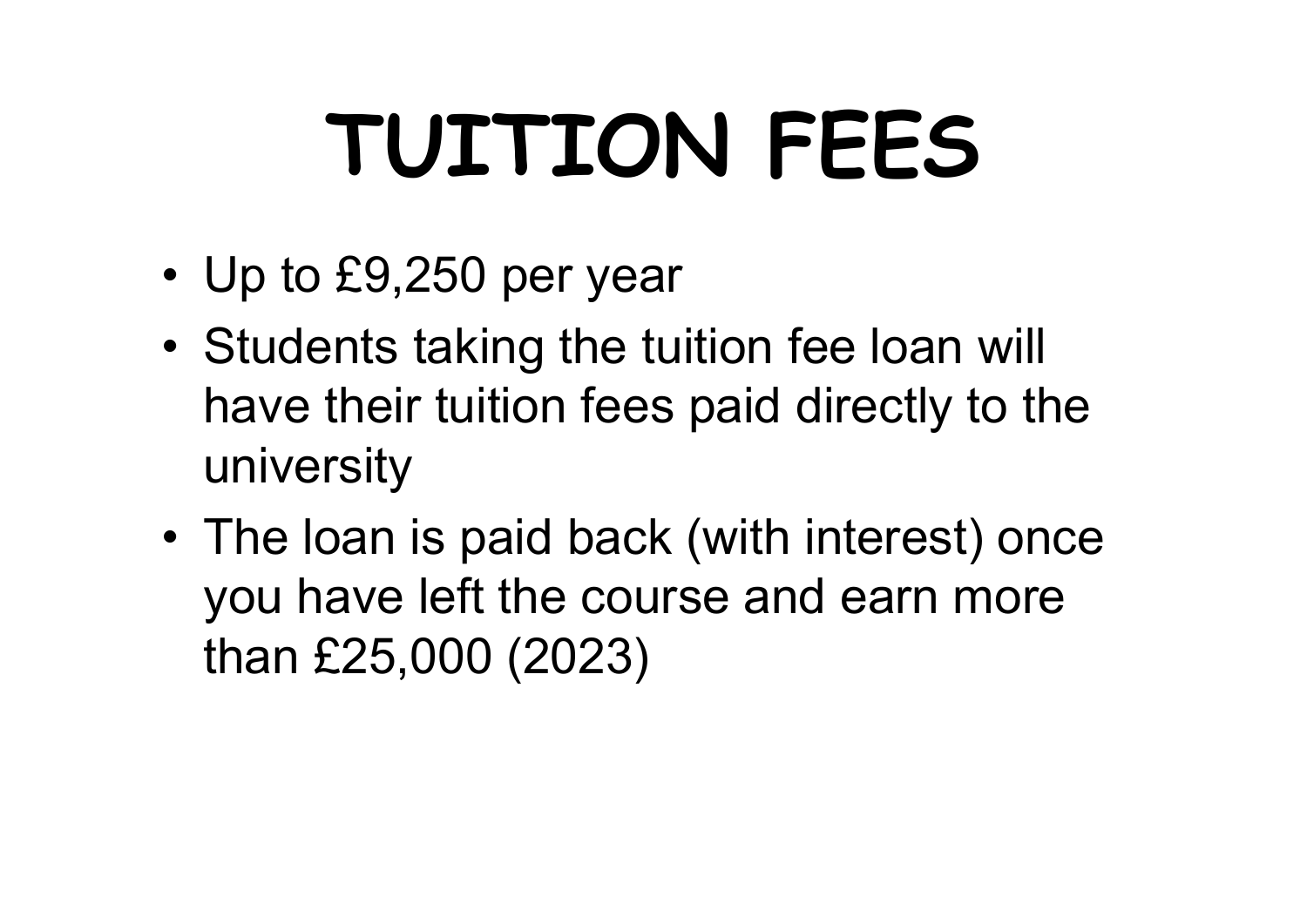# MAINTENANCE LOANS MAINTENANCE LOANS<br>• For living and study costs<br>• Paid directly to the student **MAINTENANCE LOANS**<br>• For living and study costs<br>• Paid directly to the student<br>• Paid in instalments

- 
- **MAINTENANCE LOAN**<br>• For living and study costs<br>• Paid in instalments<br>• How much you get denen • For living and study costs<br>• Paid directly to the student<br>• Paid in instalments<br>• How much you get depends
- 
- on where you live and study and your household income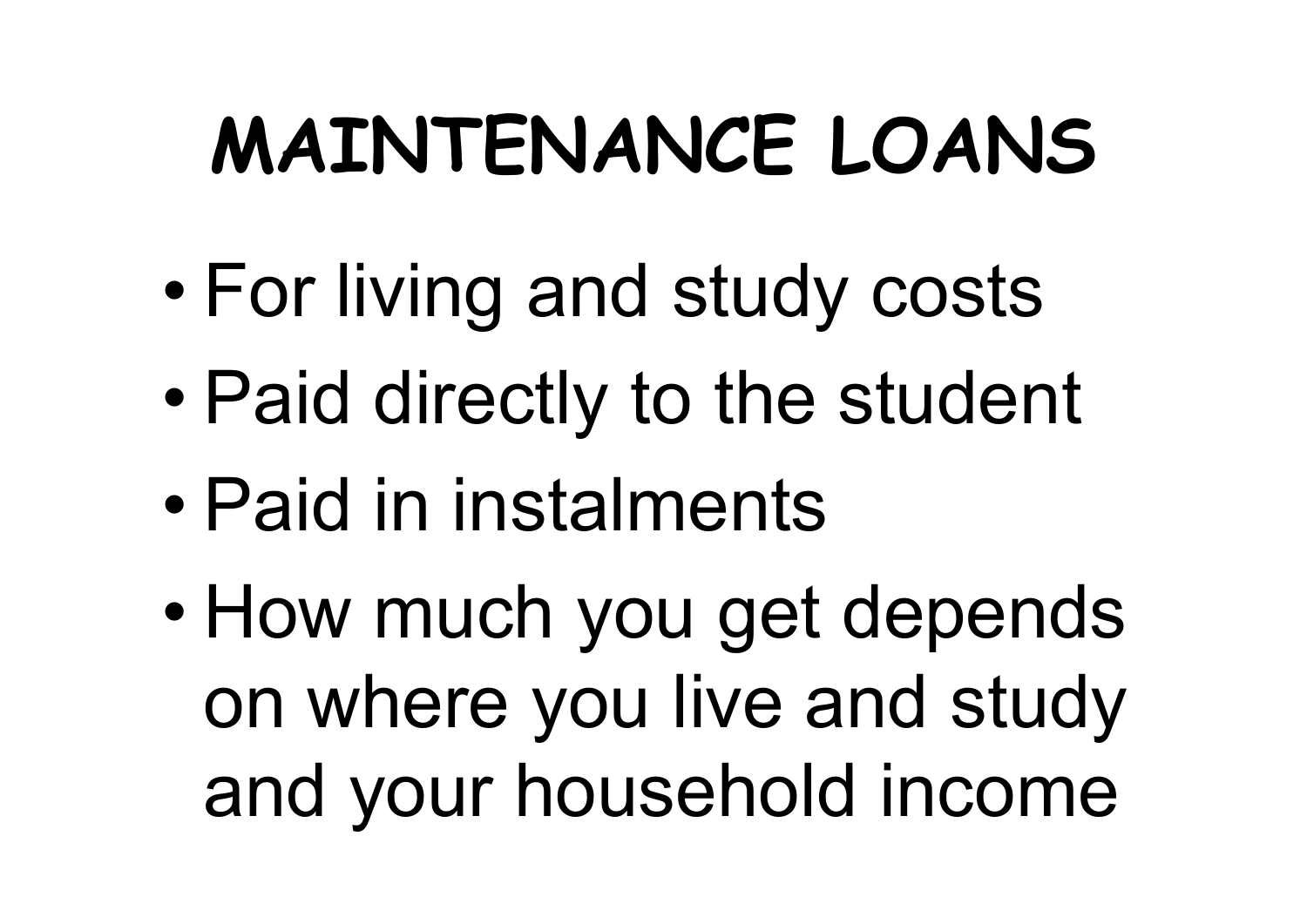### Living loans (2022 start)

|                                                                                | Minimum annual loan<br>available | <b>Maximum annual loan</b><br>available (depends on<br>household income) |
|--------------------------------------------------------------------------------|----------------------------------|--------------------------------------------------------------------------|
| If you live away from<br>your<br>parents' home and you<br>study in London      | £6,166                           | £12,382                                                                  |
| If you live away from<br>your<br>parents' home and you<br>study outside London | £4,422                           | £9,488                                                                   |
| If you live at your<br>parent's<br>home                                        | £3,516                           | £7,987                                                                   |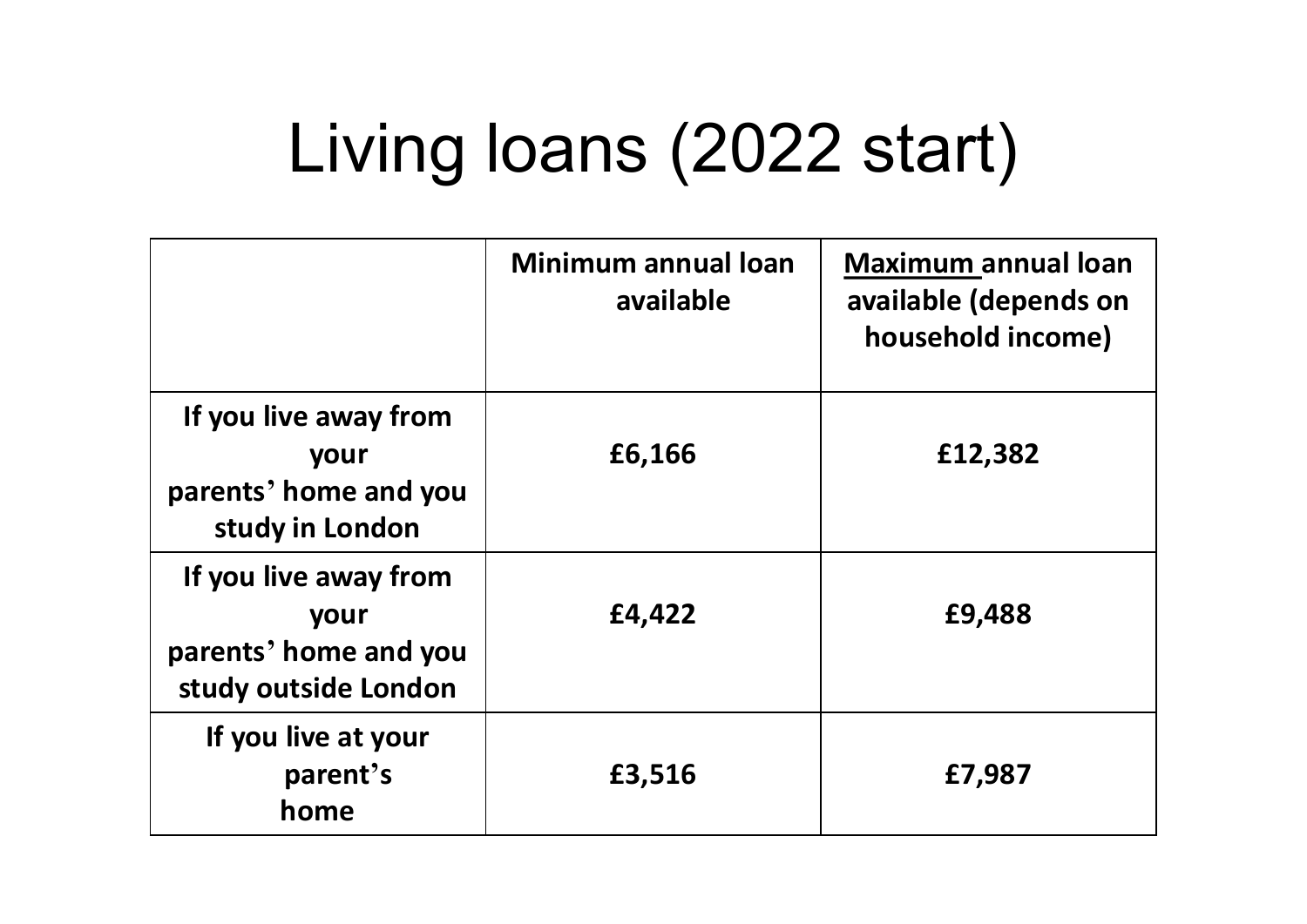# Re-paying loans

- Tuition Fee Loans and Maintenance Loans are combined together
- You start paying back once you earn over £25,000
- Interest on loans starts as soon as the loan is taken.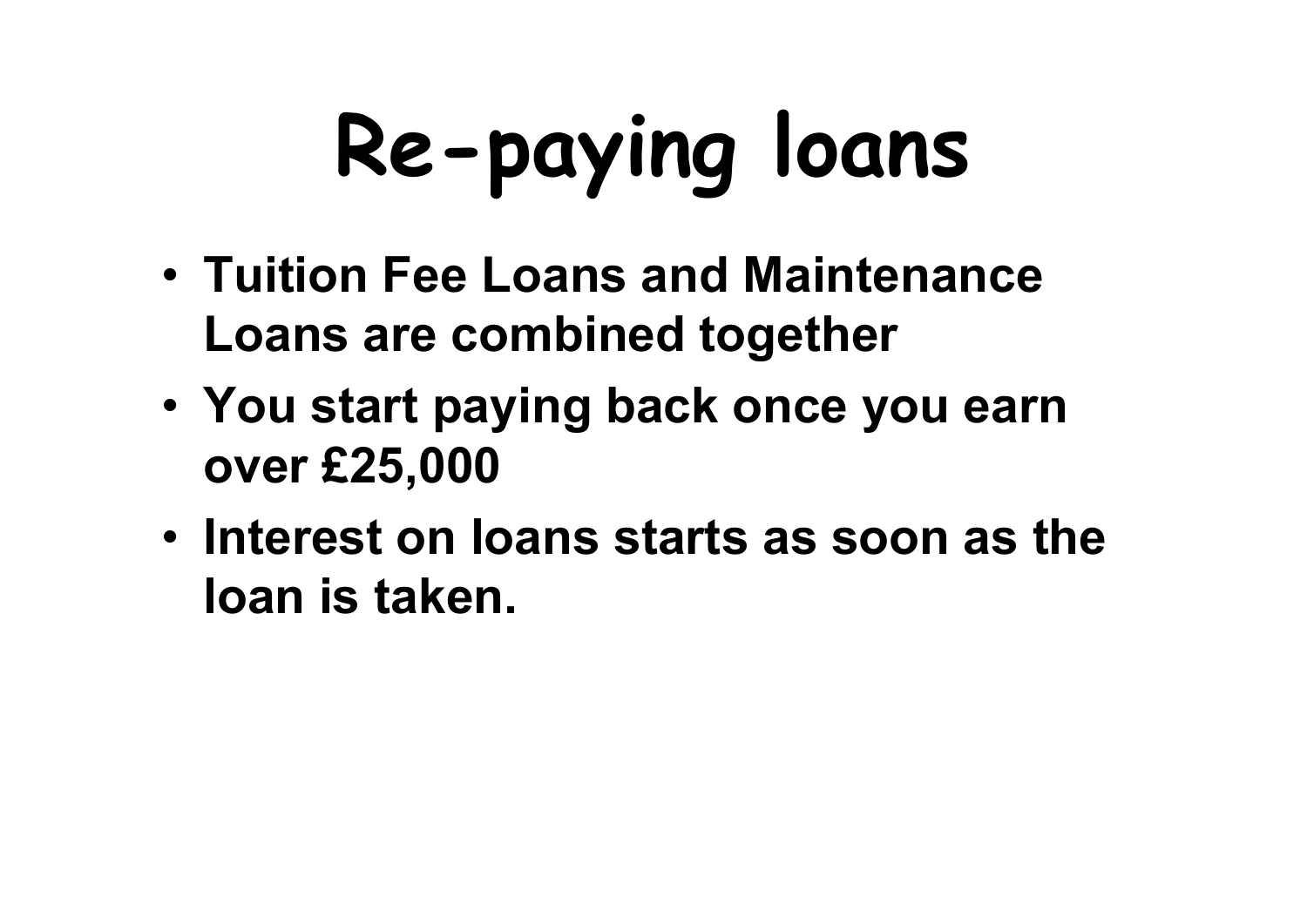# Re-paying loans

- You pay back your debt on an increasing scale dependant on how much you earn over £25,000
- Any outstanding loans will be cancelled after 30 years (40 years from 2023)
- Student loans are not counted when applying for a mortgage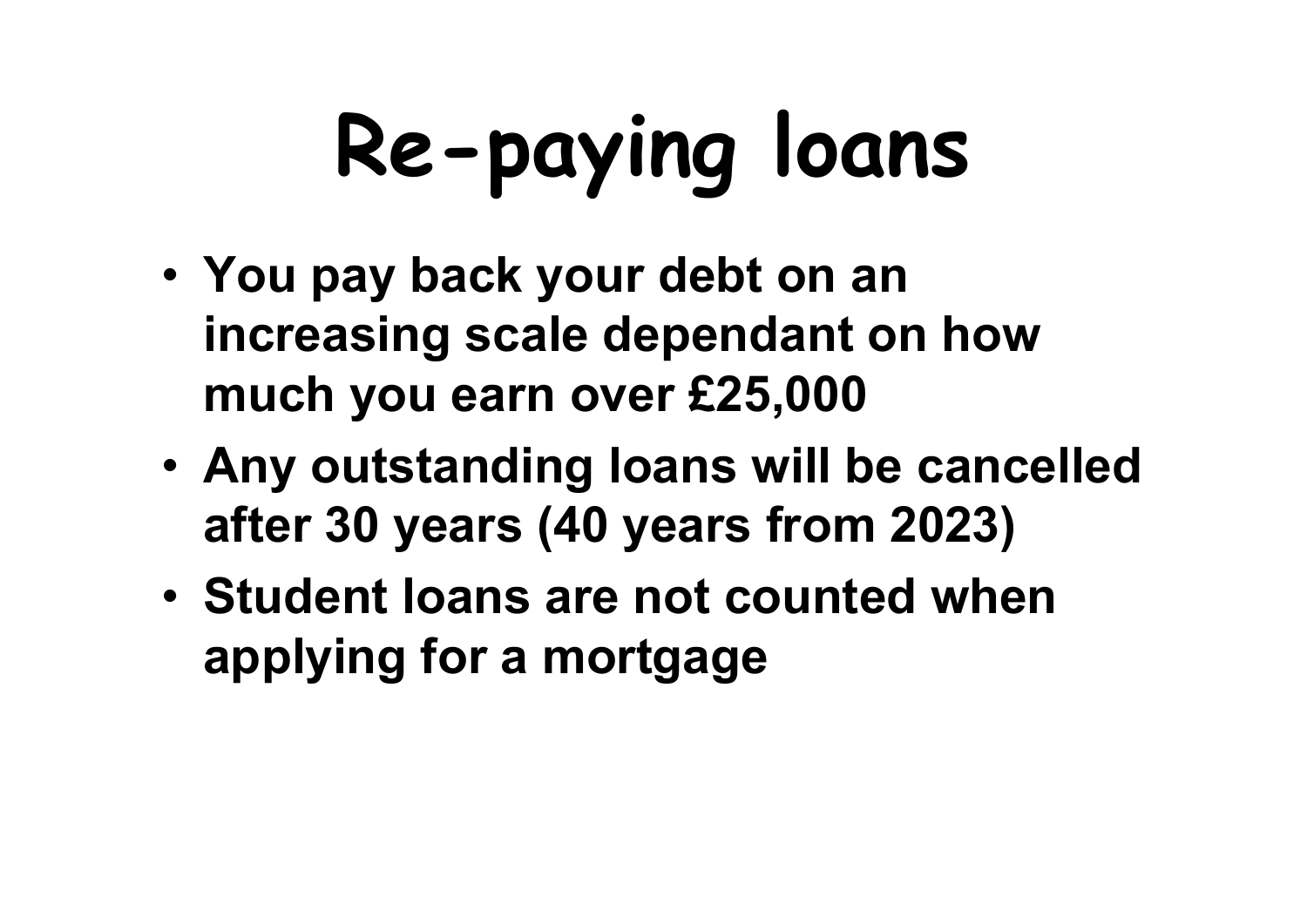### Examples of repayments

| <b>Salary</b> | <b>Amount of</b><br>salary from<br>which 9%*<br>will be<br>deducted | Yearly<br>repayment<br>(approx.) | <b>Monthly</b><br>repayment<br>(approx.) |
|---------------|---------------------------------------------------------------------|----------------------------------|------------------------------------------|
| £27,295       | $\boldsymbol{0}$                                                    | Ω                                | $\boldsymbol{0}$                         |
| £28,000       | £705                                                                | £63.45                           | £5.25                                    |
| £33,000       | £5705                                                               | £513.45                          | £42.79                                   |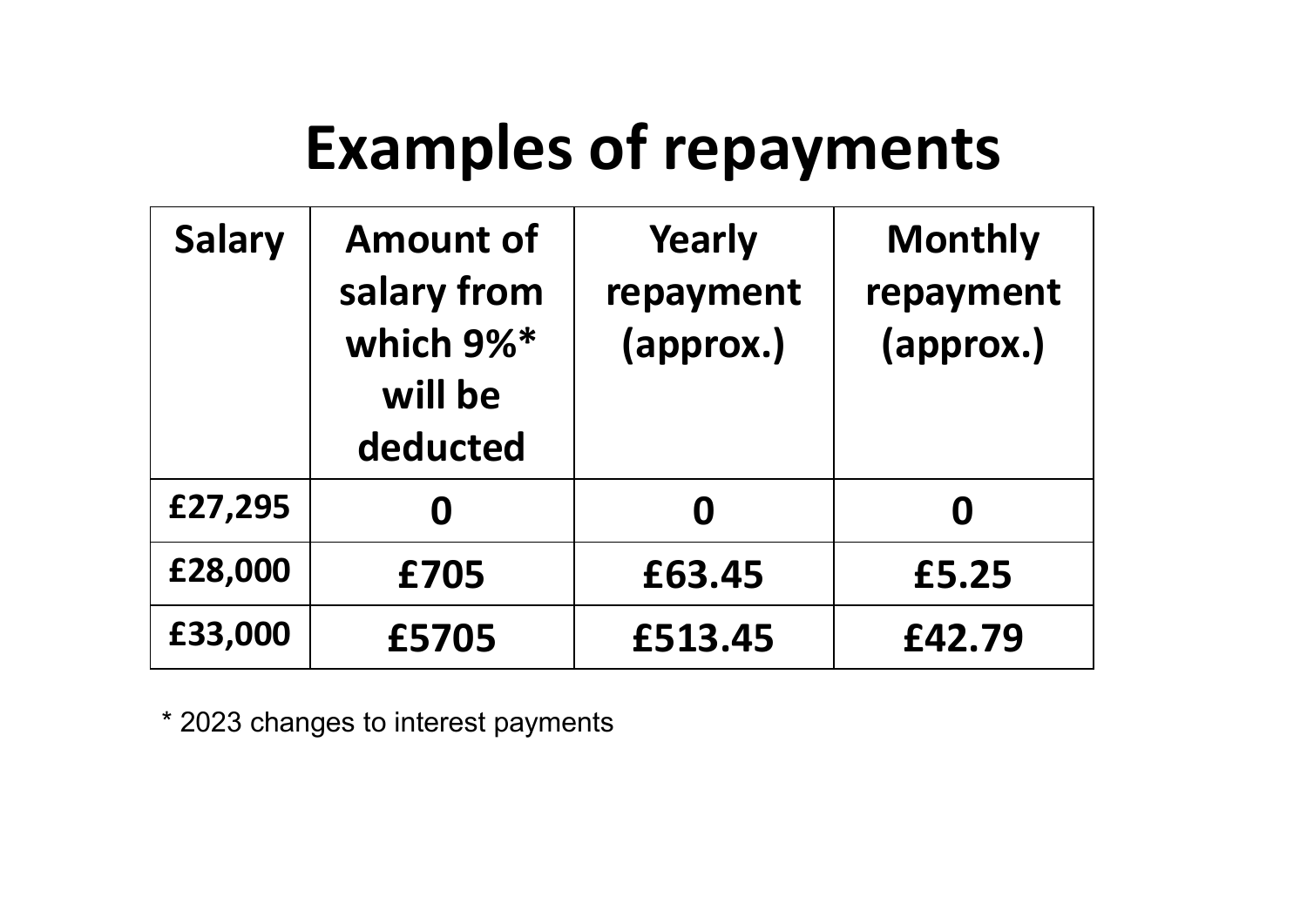## Bursaries and Scholarships

- National Scholarship programme to help students from lower income families (less than £25,000)
- Could be reduced tuition fees or a free foundation year
- Up to individual universities
- Contact individual Universities' to find out what they offer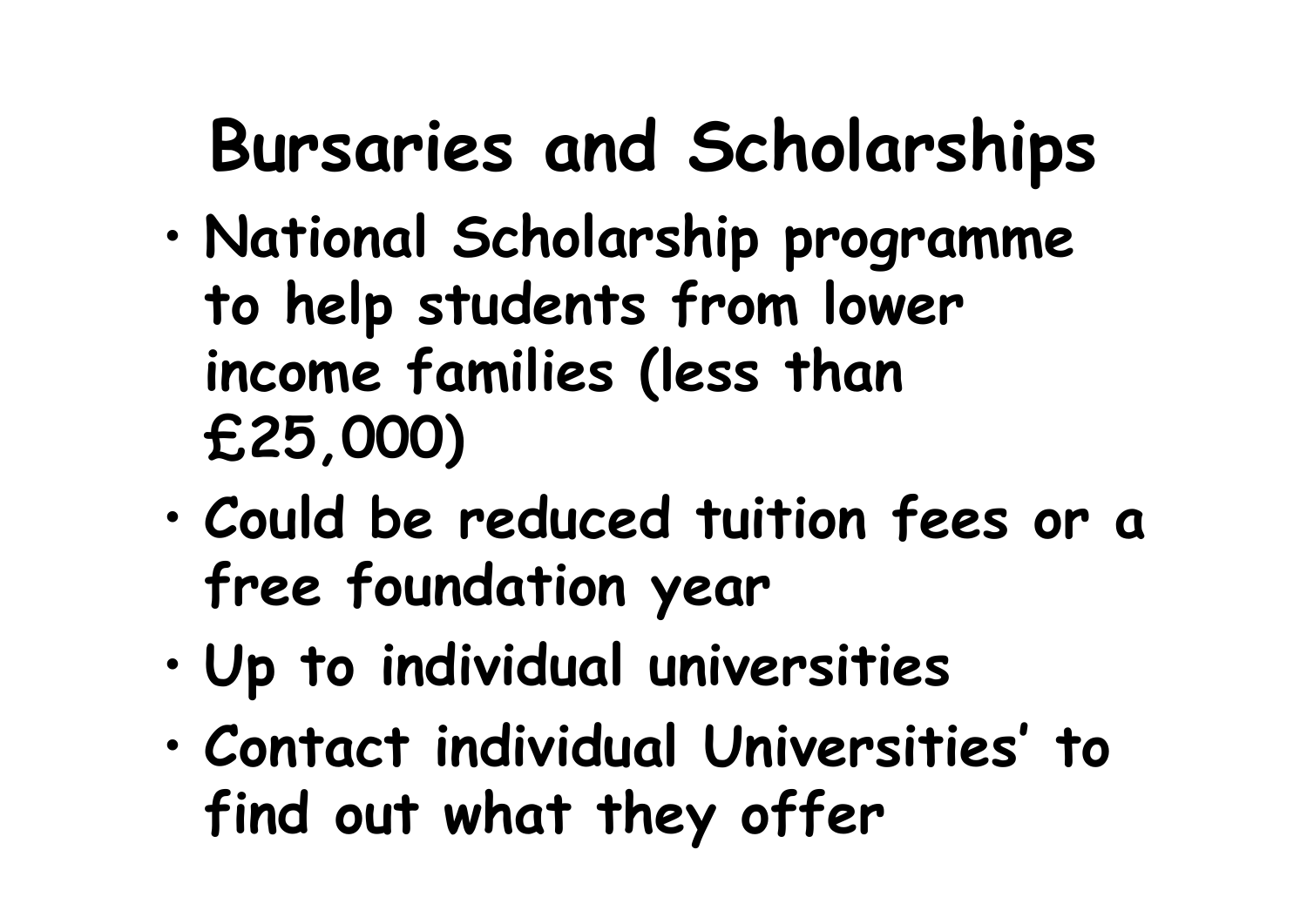## Graduation Tax?



#### www.studentfinance.direct.gov.uk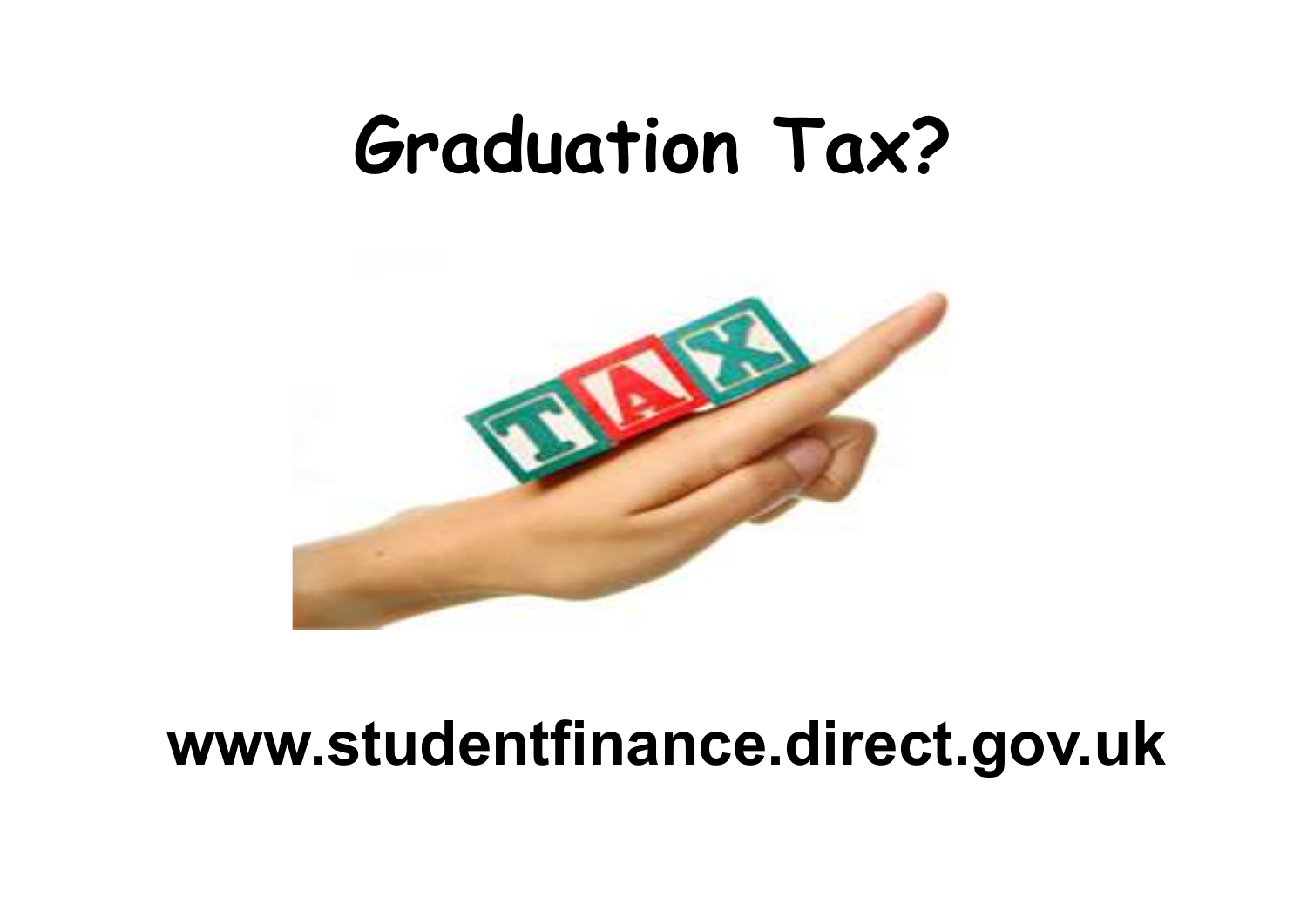

Home > Education and learning > Student finance

#### **Student finance**

- 1. Overview
- 2. New full-time students
- 3. Continuing full-time students
- 4. Part-time students

#### 5. EU students

- 6. Extra help
- 7. Eligibility
- 8. Apply

#### 1. Overview

You may be able to borrow money to help pay for university or college tuition fees and to help with living costs.

You might get extra money on top of this, for example if you're on a low income, are disabled or have children.

#### **Student finance**

Student finance login Apply online for student finance Student finance: how to apply Student finance forms Student finance calculator Repaving your student loan **Contact Student Finance England** Student finance if you started before 1 September 2012

#### More

#### Elsewhere on the web

Student loans: terms and conditions 2017 to 2018 (PDF, 136KB)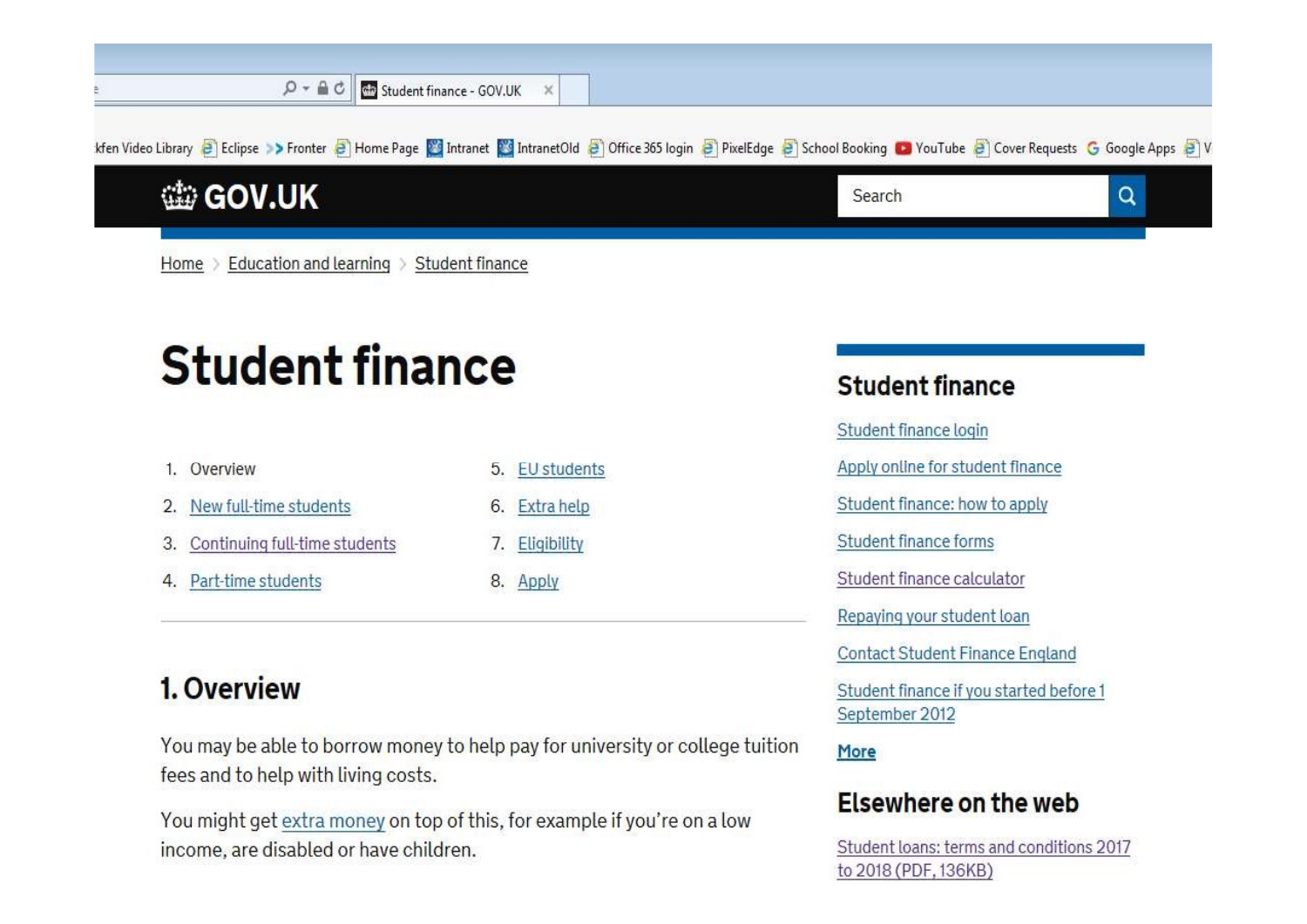$\frac{1}{2}$  media.slc.co.uk  $\frac{1}{2}$  Martin Lewis: Student Loan...  $\times$   $\blacklozenge$  WSP and the second second second second second second second second second second second second second second second second second second second second second second second second second second second second second second seco FSM T Blackfen Video Library U Competencies - Applicati... 2 Cover Requests 2 Eclipse >> Fronter 2 Google Apps 1 Home Page 24 Intranet 2 Intranet 0 **Martin Lewis: Student Loans Decoded** FREE TV programme and lesson plan demystifying the cost of uni for young people, parents and teachers  $|{\bf y}|$   $\oplus$   $|{\bf z}|$ Updated 26 February 2020  $\epsilon$ Martin Lewis: Student Loans Decoded is a groundbreaking, no-nonsense, authoritative video guide to student finance and the real impact of higher education on both students' and parents' pockets. It's designed to be watched at home, or it can be played copyright-free in a school lesson too. Plus to help teachers, there's a Quality Mark-assured lesson plan to use alongside it. In this quide . Watch the video · Resources for teachers B **MSE** Martin Lewis: Student Loans Decoded **Watch later** 

e

**MORE VIDEOS** 

軍

e

**FB**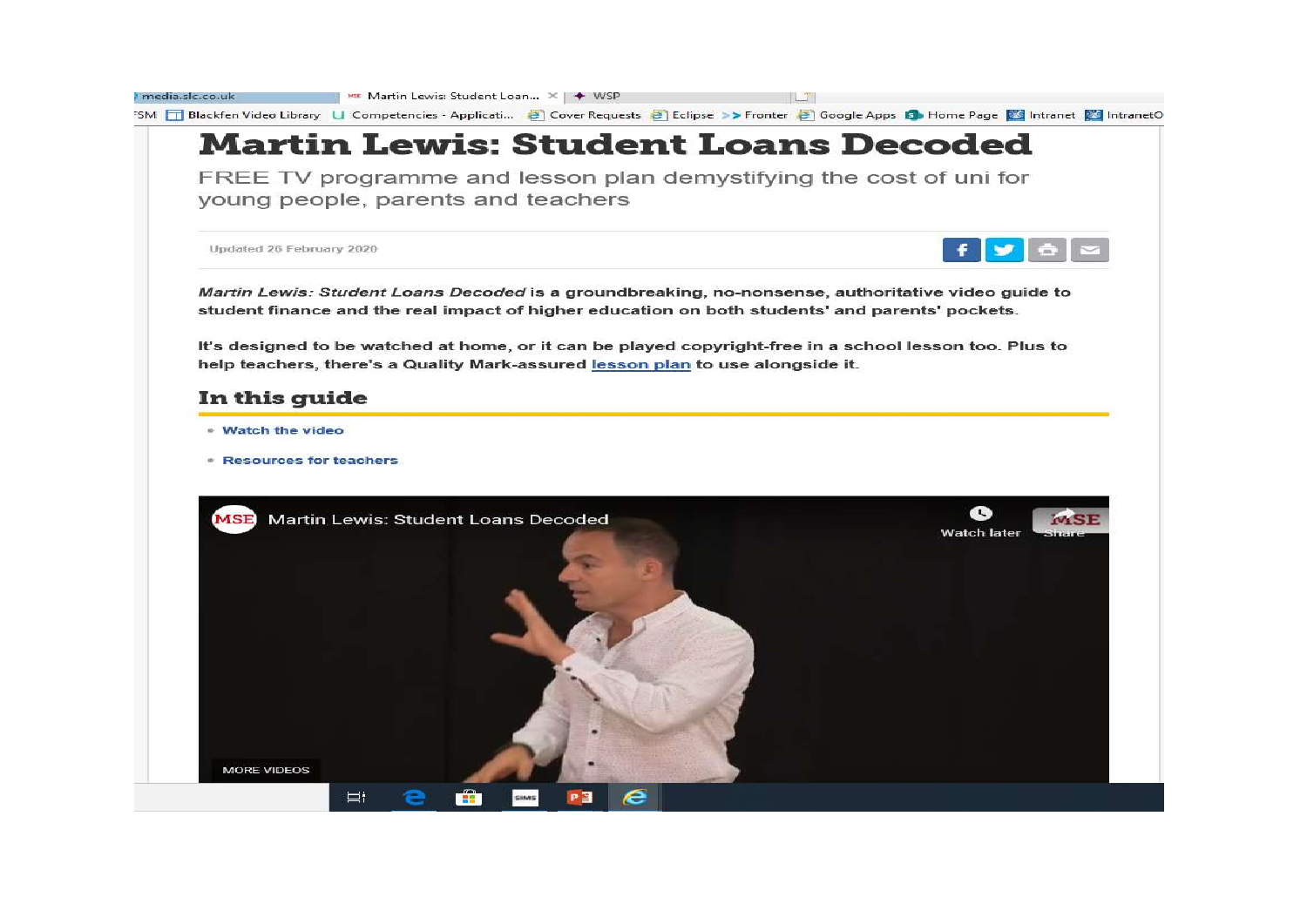www.gov.uk/studentfinance

www.unifrog.org

www.thestudentroom.co.uk/studentfinance

www.sfengland.slc.co.uk/quickstartguides

www.moneysavingexpert.com

www.scholarship-search.org.uk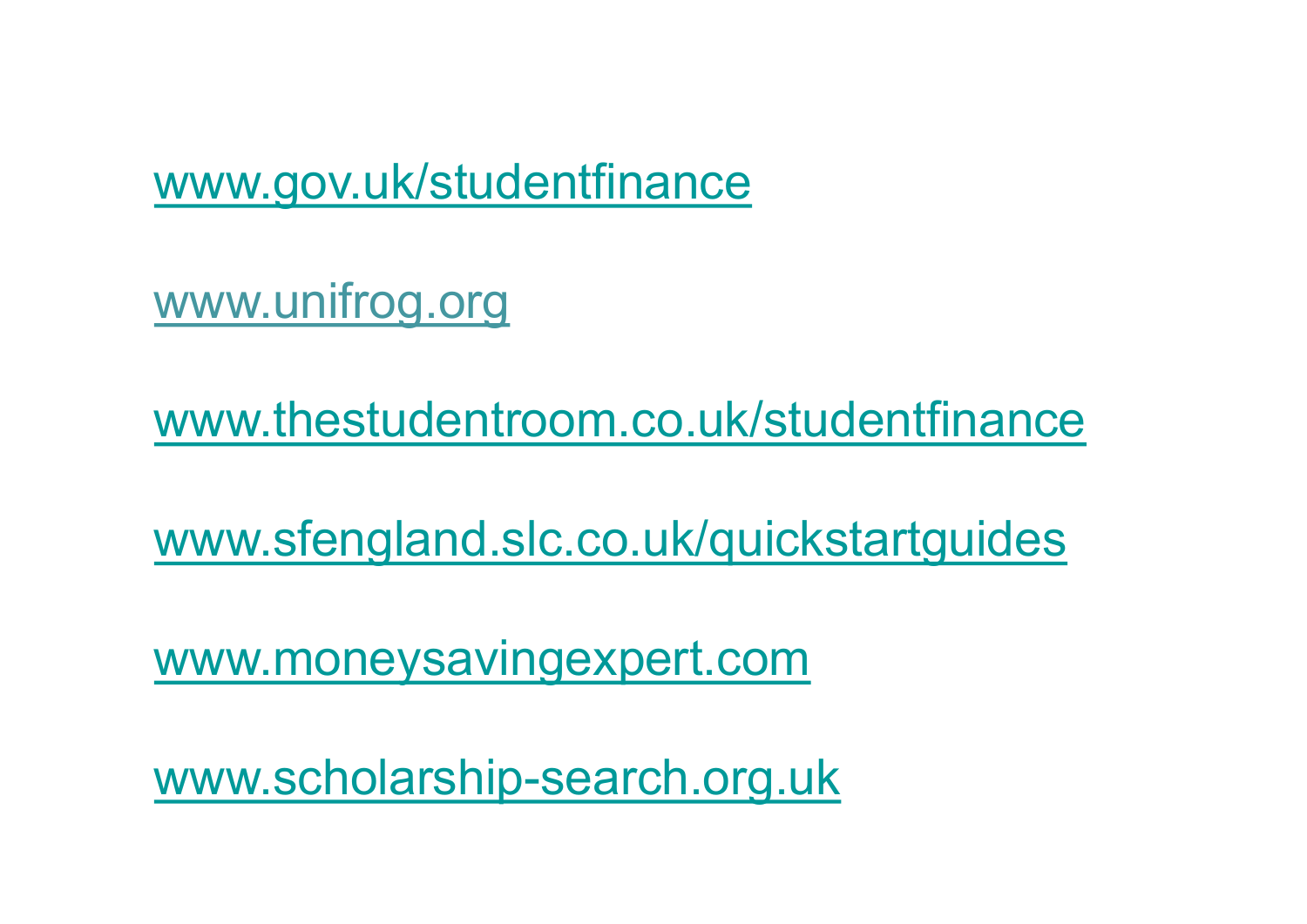https://www.moneysavingexpert.com/stude nts/student-loans-decoded/#teachers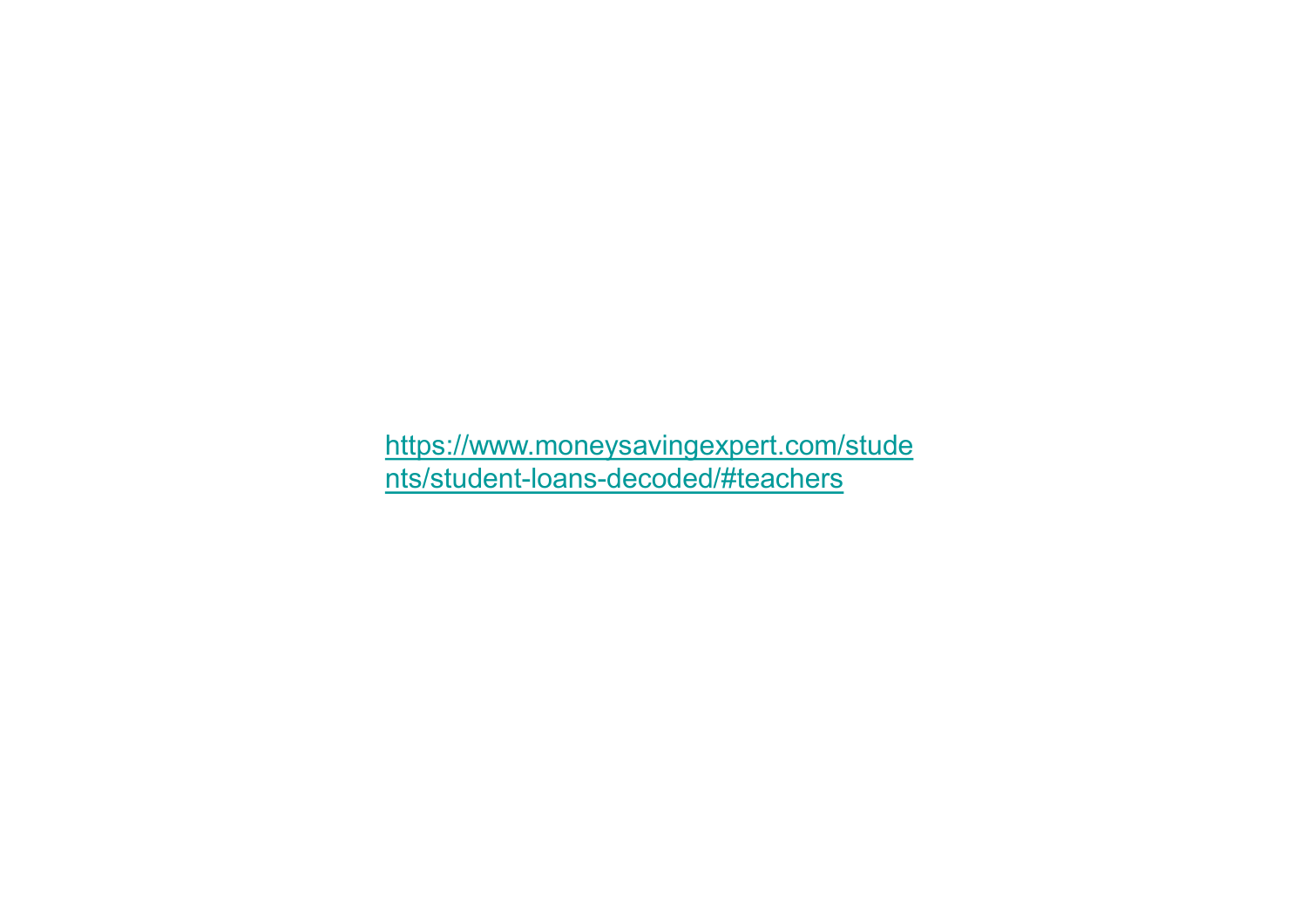## Extended project qualification

(EPQ)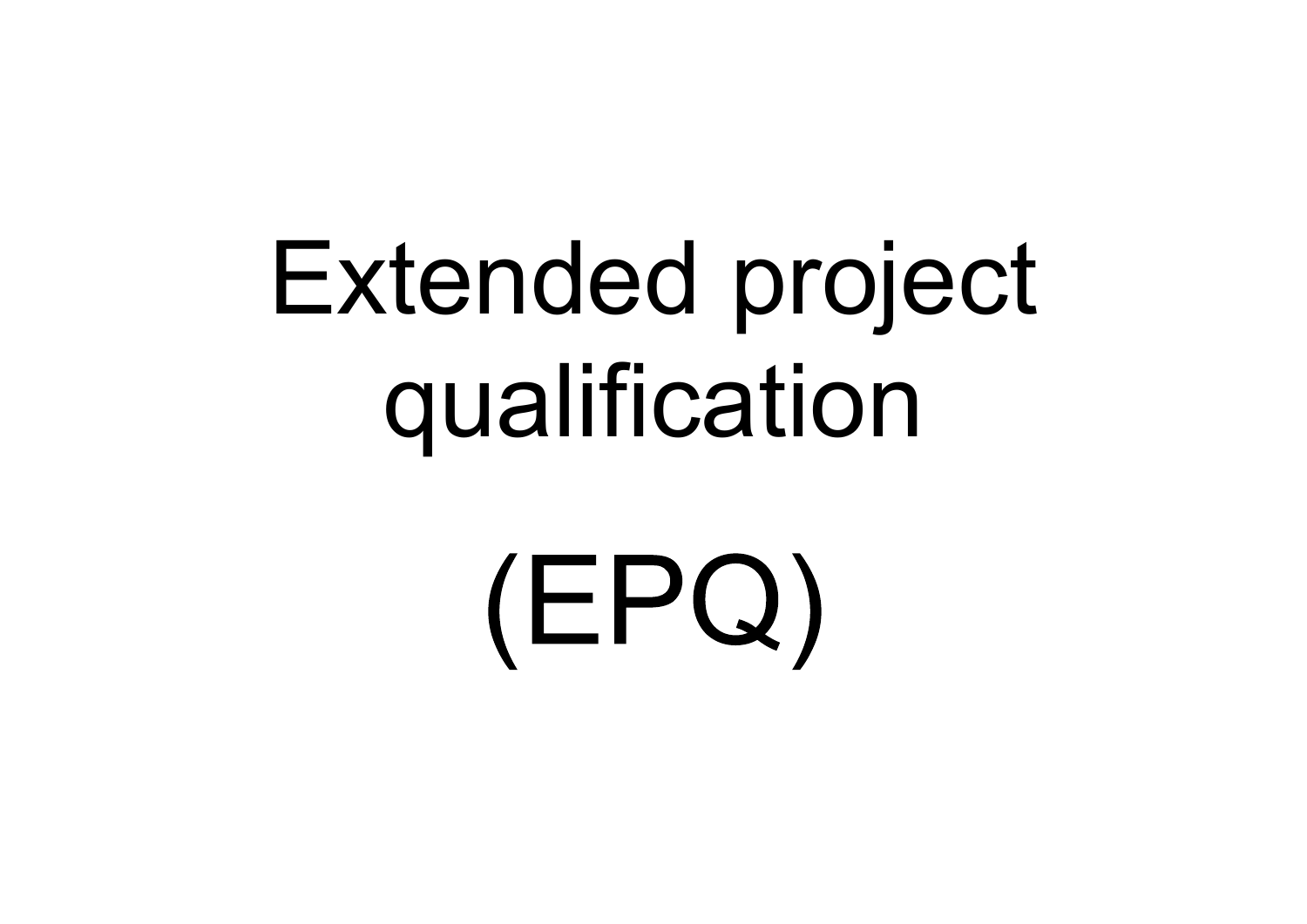### Unifrog

• https://www.unifrog.org/student/home

Teams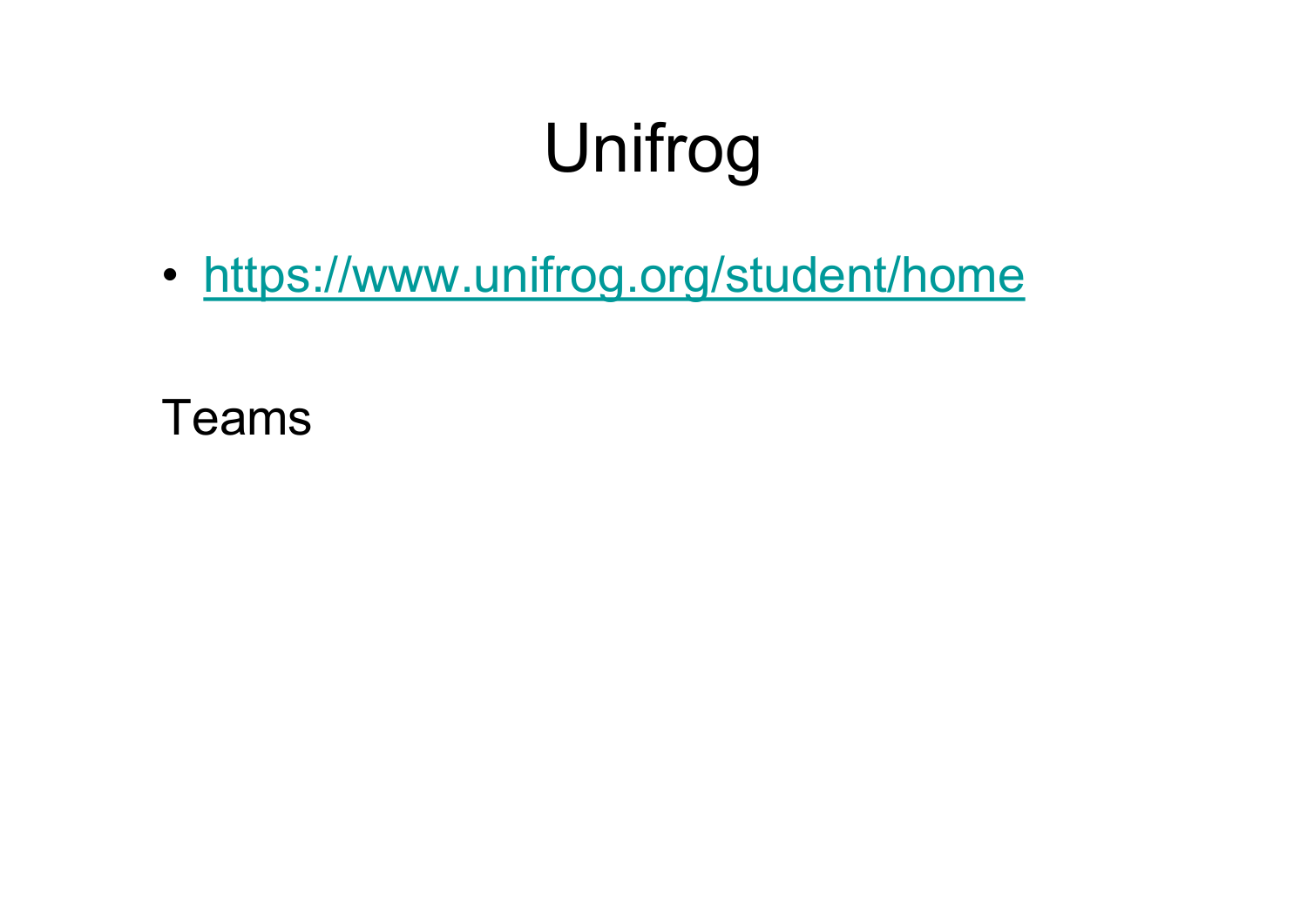| KB            | Kim Brewer 02/03, 15:52                                                                                                | Year 12 Work Experience and Insight Days https://www.nottingham.ac.uk/schoolsliaison/services/sutton-trust-summer-school.aspx                                                                                                             |  |  |  |
|---------------|------------------------------------------------------------------------------------------------------------------------|-------------------------------------------------------------------------------------------------------------------------------------------------------------------------------------------------------------------------------------------|--|--|--|
|               | ιρ.                                                                                                                    | $\times$<br>Nottingham Summer Schools - The University of Nottingham<br>Page detailing information about the Sutton Trust summer school including subjects available and eligibility criteria.<br>www.nottingham.ac.uk                    |  |  |  |
|               | $\leftrightarrow$ Reply                                                                                                |                                                                                                                                                                                                                                           |  |  |  |
|               |                                                                                                                        | 7 March 2022                                                                                                                                                                                                                              |  |  |  |
| KD<br>$\circ$ | Kim Drewer Monday 13:03                                                                                                | Year 12 Work Experience and Insight Days Considering an apprenticeship in the future? Watch these short videos<br>https://amazingapprenticeships.com/apprentice-stories/?utm_source=mailchimp&utm_medium=app+stories&utm_campaign=NCW2022 |  |  |  |
|               | $\swarrow$ Reply                                                                                                       |                                                                                                                                                                                                                                           |  |  |  |
|               |                                                                                                                        | 8 March 2022                                                                                                                                                                                                                              |  |  |  |
| KD<br>$\circ$ | Kim Drewer Tuesday 08:53<br>Year 12 Work Experience and Insight Days Reminder, career forum TODAY in performance space |                                                                                                                                                                                                                                           |  |  |  |
|               | $4.30 - 7pm$<br>See more<br>$\swarrow$ Reply                                                                           | Goldsmiths-University of London, University of Creative Arts, University<br>of Greenwich University of Kent University of Sussex University of Derby University                                                                           |  |  |  |
|               |                                                                                                                        |                                                                                                                                                                                                                                           |  |  |  |
|               |                                                                                                                        |                                                                                                                                                                                                                                           |  |  |  |
| KD<br>$\odot$ | Kim Drewer Tuesday 10:44                                                                                               | Year 12 Work Experience and Insight Days for international Women's Day watch Chantelle, a Firefighter at Buckinghamshire Fire &<br>Rescue Service! https://amazingapprenticeships.com/resource/chantelle-apprentice-story-film/           |  |  |  |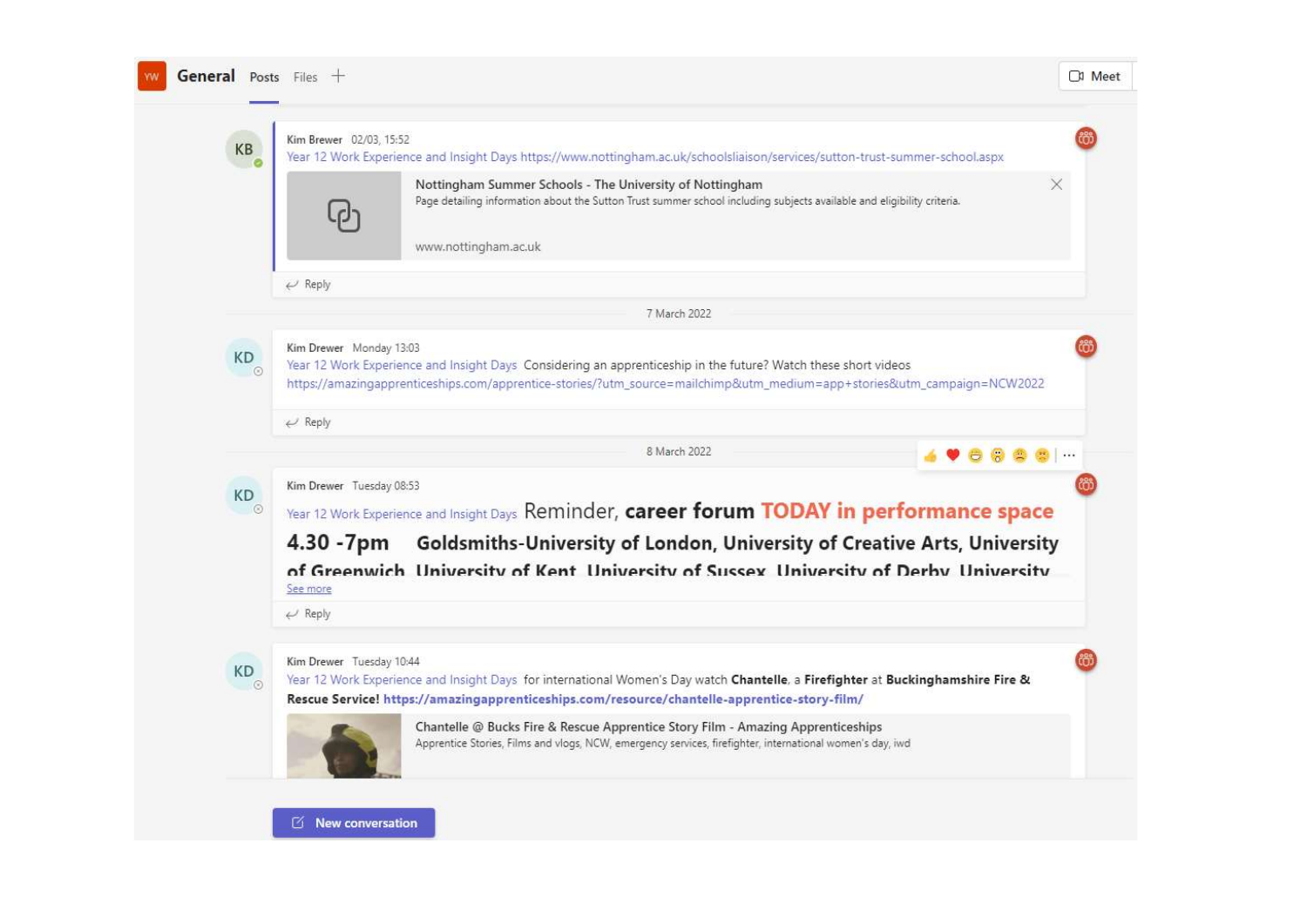